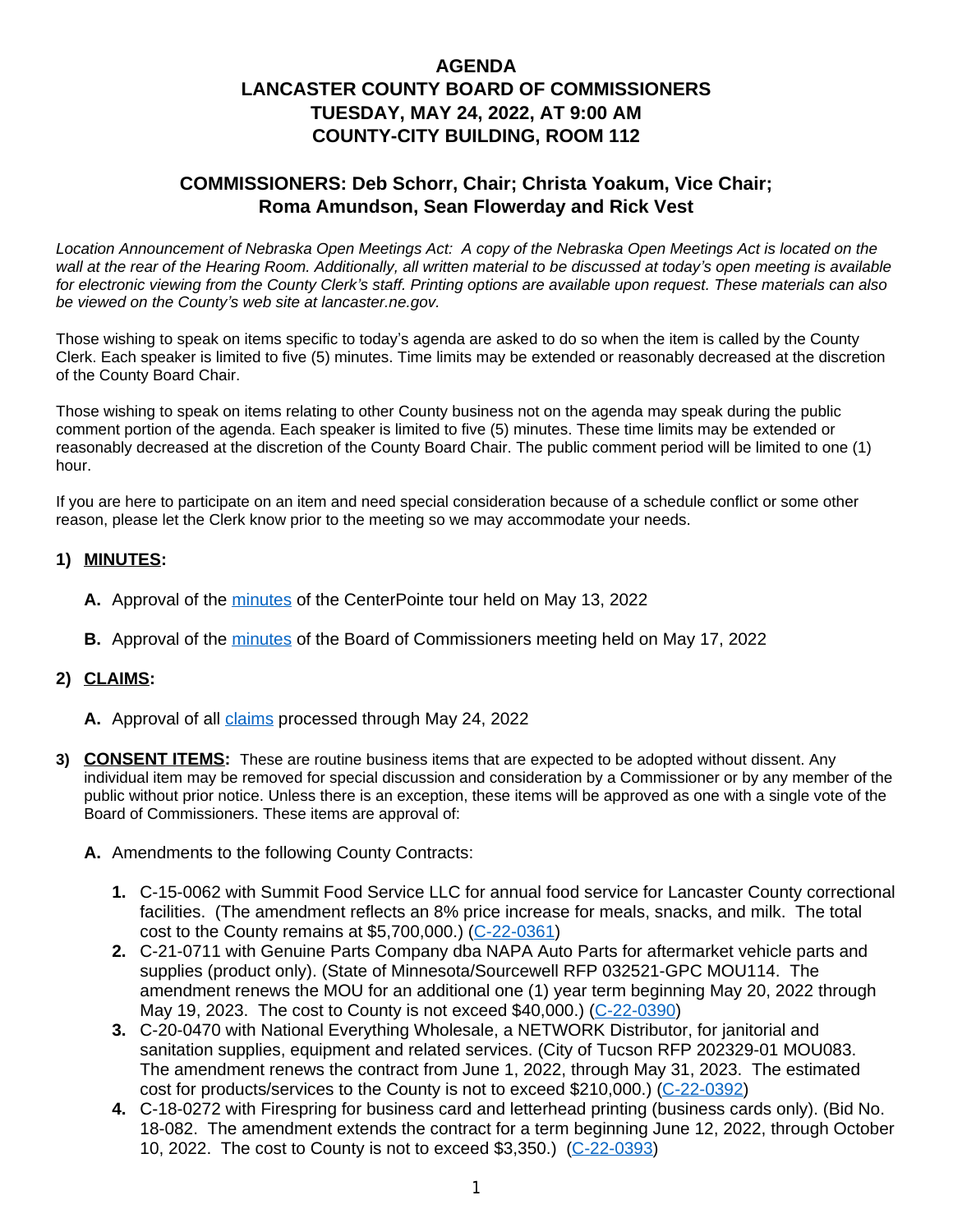- **5.** C-18-0271 with Cornhusker State Industries for business card and letterhead printing (letterhead only). (Bid No. 18-082. The amendment extends the Contract for a term beginning June 12, 2022, through October 10, 2022. The cost to County is not to exceed \$1,400.) [\(C-22-0394](https://www.lancaster.ne.gov/DocumentCenter/View/13963/C-22-0394-PDF))
- **B.** Right-of-way contracts with the following:
	- **1.** Bakers Dozen Farm LLC, South 134th Street and Firth Road, in the amount of \$343. (Project 22-27 / Y-342) ([C-22-0378\)](https://www.lancaster.ne.gov/DocumentCenter/View/13948/C-22-0378-PDF)
	- **2.** Jerry L. Minchow Revocable Living Trust, North 98th Street and Davey Road, in the amount of \$991. (Project 22-27 / B-56) [\(C-22-0382](https://www.lancaster.ne.gov/DocumentCenter/View/13951/C-22-0382-PDF))
	- **3.** Emily A. Harris, North 98th Street and Davey Road, in the amount of \$847. (Project 22-27 / B-56) ([C-22-0385\)](https://www.lancaster.ne.gov/DocumentCenter/View/13954/C-22-0385-PDF)
	- **4.** Jonathan D. & Stefanie L. Urbom, South 38th Street and Stagecoach Road, in the amount of \$1,372. (Project 22-21 / S-40) ([C-22-0386\)](https://www.lancaster.ne.gov/DocumentCenter/View/13955/C-22-0386-PDF)
	- **5.** Paul A. Voller, South 190th Street and Hickman Road, in the amount of \$343. (Project 22-27 / R-227) ([C-22-0387\)](https://www.lancaster.ne.gov/DocumentCenter/View/13956/C-22-0387-PDF)
- **C.** Change Order 1 to County Contract C-22-0205 with Pavers, Inc., due to a plan revision. (The revision allows for shoulder work and additional patching. The increase shall not exceed \$189,436.73.) ([C-22-0389\)](https://www.lancaster.ne.gov/DocumentCenter/View/13958/C-22-0389-PDF)
- **D.** Change Order 2 to County Contract C-20-0556 with Van Kirk Brothers Contracting due to the contractor overrunning the project by two (2) working days. (The decrease is in the amount of \$764.) [\(C-22-0395](https://www.lancaster.ne.gov/DocumentCenter/View/13964/C-22-0395-PDF))
- **E.** Setting a public hearing for Tuesday, May 31, 2022, at 9:00 a.m., in Room 112 of the County-City Building (555 S 10th Street, Lincoln, Nebraska) regarding a request from the Director of Building and Safety to revoke Special Permit No. 17027 by rescinding County Resolution No. R-17-0068, Tallgrass Hills Community Unit Plan, in the vicinity of SW 98th Street and West Yankee Hill Road.

### **4) PUBLIC HEARING**

**A.** Applications for a Class Y liquor license for [Capriolo Winery LLC dba Windcrest Winery \(3110 West](https://www.lancaster.ne.gov/DocumentCenter/View/13971/Windcrest-Winery-PDF)  [Branched Oak Road, Raymond\) and a corporate manager](https://www.lancaster.ne.gov/DocumentCenter/View/13971/Windcrest-Winery-PDF)'s liquor license for Shannon Martin-Roebuck [\(See correlating item under New Business 5A.\)](https://www.lancaster.ne.gov/DocumentCenter/View/13971/Windcrest-Winery-PDF)

### **5) [NEW BUSINESS:](https://www.lancaster.ne.gov/DocumentCenter/View/13971/Windcrest-Winery-PDF)**

- **A.** [Resolution in the matter of applications for a Class Y liquor license for Capriolo Winery, LLC dba](https://www.lancaster.ne.gov/DocumentCenter/View/13971/Windcrest-Winery-PDF)  [Windcrest Winery \(3110 West Branched Oak Road, Raymond\) and a corporate manager](https://www.lancaster.ne.gov/DocumentCenter/View/13971/Windcrest-Winery-PDF)'s liquor [license for Shannon Martin-Roebuck. \(R-22-0036\)](https://www.lancaster.ne.gov/DocumentCenter/View/13971/Windcrest-Winery-PDF)
- **B.** [Resolution directing the County Engineer to conduct a study and the Planning Department to write a](https://www.lancaster.ne.gov/DocumentCenter/View/13971/Windcrest-Winery-PDF)  [report regarding vacating a 50-foot right-of-way located in Raymond, Nebraska, more particularly](https://www.lancaster.ne.gov/DocumentCenter/View/13971/Windcrest-Winery-PDF)  described in "Exhibit A"[, and located in Lancaster County, Nebraska. \(](https://www.lancaster.ne.gov/DocumentCenter/View/13971/Windcrest-Winery-PDF)[R-22-0034\)](https://www.lancaster.ne.gov/DocumentCenter/View/13969/R-22-0034-PDF)
- **C.** [Resolution directing the County Engineer to conduct a study and the Planning Department to write a](https://www.lancaster.ne.gov/DocumentCenter/View/13969/R-22-0034-PDF)  [report regarding vacating a portion of NW 25th Street, Raymond, Nebraska, more particularly described](https://www.lancaster.ne.gov/DocumentCenter/View/13969/R-22-0034-PDF) in "Exhibit A"[, and located in Lancaster County, Nebraska. \(](https://www.lancaster.ne.gov/DocumentCenter/View/13969/R-22-0034-PDF)[R-22-0035\)](https://www.lancaster.ne.gov/DocumentCenter/View/13970/R-22-0035-PDF)
- **D.** Resolution in the matter of authorizing the County Board Chair or Vice Chair to sign the Task Order [Agreement with FHU for NEPA\(Environmental\) services \(Project 22-02; LCLC-3340\(8\) CN 13493](https://www.lancaster.ne.gov/DocumentCenter/View/13970/R-22-0035-PDF)  [Fletcher Ave 84th to 148th\)](https://www.lancaster.ne.gov/DocumentCenter/View/13970/R-22-0035-PDF) [\(R-22-0037\)](https://www.lancaster.ne.gov/DocumentCenter/View/13975/R-22-0037-PDF-)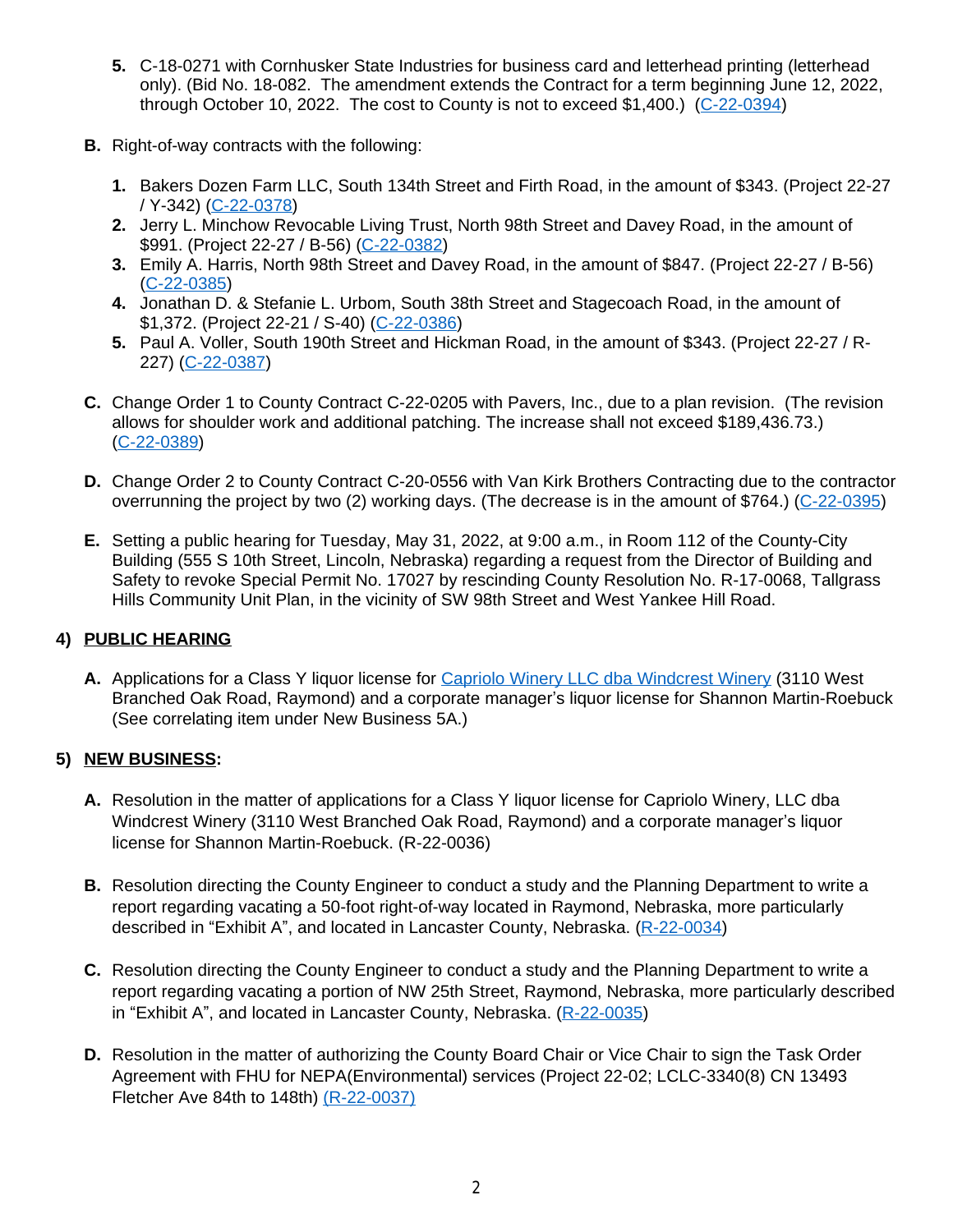- **E.** On-Call Professional Services Task Order Agreement with Felsburg Holt & Ullevig for NEPA (Environmental) services in the amount of \$11,197.40. (Project 22-02 LCLC-3340(8) CN 13493 Fletcher Ave 84th to 148th) [\(C-22-0397\)](https://www.lancaster.ne.gov/DocumentCenter/View/13978/C-22-0397PDF-)
- **F.** Professional Services Agreement with Nebraska Department of Transportation for Lancaster County to perform Scoping Preliminary Engineering Services in the total amount of \$3,208.37 (\$2,566.62 is the Federal share and \$641.65 is the LPA share; Project LCED 22-02 NDOT Preliminary Engineering Services Agreement LCLC-3340(8) CN 13493 BK2241 Fletcher Ave, 84th Street to 148th Street.) [\(C-22-0398\)](https://www.lancaster.ne.gov/DocumentCenter/View/13977/C-22-0398-PDF-)
- **G.** Resolution in the matter the authorizing the County Board Chair or Vice Chair to sign the Professional Service Agreement with Nebraska Department of Transportation for preliminary engineering services (Project LCED 22-02 NDOT Preliminary Engineering Services Agreement LCLC-3340(8) CN 13493 BK2241 Fletcher Ave, 84th Street to 148th Street.) (R-22-0038)
- **H.** [Special Event Permit application from Dave Mlnarik, Nebraska Sports Council, for the](https://www.lancaster.ne.gov/DocumentCenter/View/13976/R-22-0038-PDF-) [2022 Cornhusker](https://www.lancaster.ne.gov/DocumentCenter/View/13930/2022-Cornhusker-State-PDF) [State Games Gravel Grinder](https://www.lancaster.ne.gov/DocumentCenter/View/13930/2022-Cornhusker-State-PDF) [cycling event to be held July 16, 2022.](https://www.lancaster.ne.gov/DocumentCenter/View/13930/2022-Cornhusker-State-PDF)
- **I.** [Request for an Exceptional Circumstance Award under Personnel Rule 17.9 \(b\) for](https://www.lancaster.ne.gov/DocumentCenter/View/13930/2022-Cornhusker-State-PDF) [Cari Forbes,](https://www.lancaster.ne.gov/DocumentCenter/View/13966/Cari-Forbes-PDF)  [Accountant II, for a one-step pay increase.](https://www.lancaster.ne.gov/DocumentCenter/View/13966/Cari-Forbes-PDF)
- **J.** [Appointments to the Lancaster County Indigent Defense Advisory Committee for the term of May 1,](https://www.lancaster.ne.gov/DocumentCenter/View/13966/Cari-Forbes-PDF)  [2022,](https://www.lancaster.ne.gov/DocumentCenter/View/13966/Cari-Forbes-PDF) [through April 30, 2025:](https://www.lancaster.ne.gov/DocumentCenter/View/13966/Cari-Forbes-PDF)
	- **1.** [Heidi Hayes \(reappointment\)](https://www.lancaster.ne.gov/DocumentCenter/View/13966/Cari-Forbes-PDF)
	- **2.** [Andrew Weeks](https://www.lancaster.ne.gov/DocumentCenter/View/13966/Cari-Forbes-PDF)
	- **3.** [Spike Eickholt](https://www.lancaster.ne.gov/DocumentCenter/View/13966/Cari-Forbes-PDF)
- **K.** [Agreement with Arthur Anderson for job shadowing at the Youth Service Center. \(](https://www.lancaster.ne.gov/DocumentCenter/View/13966/Cari-Forbes-PDF)[C-22-0371\)](https://www.lancaster.ne.gov/DocumentCenter/View/13941/C-22-0371-PDF)
- **L.** Grant contracts (using ARPA (American Rescue Plan Act) funds for the term of March 1, 2022, through June 30, 2026) with the following:
	- **1.** Cedars Youth Services in the amount of \$813,835 [\(C-22-0362](https://www.lancaster.ne.gov/DocumentCenter/View/13932/C-22-0362-PDF))
	- **2.** Family Services Lincoln in the amount of \$500,000 [\(C-22-0363](https://www.lancaster.ne.gov/DocumentCenter/View/13933/C-22-0363-PDF))
	- **3.** Fresh Start in the amount of \$274,350 ([C-22-0364\)](https://www.lancaster.ne.gov/DocumentCenter/View/13934/C-22-0364-PDF)
	- **4.** Mental Health Association in the amount of \$230,000 ([C-22-0365\)](https://www.lancaster.ne.gov/DocumentCenter/View/13935/C-22-0365-PDF)
	- **5.** Mourning Hope Grief Center in the amount of \$100,000 ([C-22-0366\)](https://www.lancaster.ne.gov/DocumentCenter/View/13936/C-22-0366-PDF)
	- **6.** St. Monica's Home in the amount of \$350,000 ([C-22-0367\)](https://www.lancaster.ne.gov/DocumentCenter/View/13937/C-22-0367-PDF)
	- **7.** [The Hub in the amount of \\$142,315 \(](https://www.lancaster.ne.gov/DocumentCenter/View/13937/C-22-0367-PDF)[C-22-0368\)](https://www.lancaster.ne.gov/DocumentCenter/View/13938/C-22-0368-PDF)
	- **8.** Voices of Hope in the amount of \$167,000 [\(C-22-0369](https://www.lancaster.ne.gov/DocumentCenter/View/13939/C-22-0369-PDF))
	- **9.** Yazda Yezidi Cultural Center in the amount of \$75,000 (C-22-0370)
- **M.** [Grant awards and sub-awards \(using the Nebraska Commission on Law Enforcement and Criminal](https://www.lancaster.ne.gov/DocumentCenter/View/13940/C-22-0370-PDF)  [Justice Community-based Juvenile Services Aid Grant for the term of July 1, 2022, through June 30,](https://www.lancaster.ne.gov/DocumentCenter/View/13940/C-22-0370-PDF)  [2023\) with the following:](https://www.lancaster.ne.gov/DocumentCenter/View/13940/C-22-0370-PDF)
	- **1.** [CenterPointe for the Truancy Diversion Therapy program in the amount of \\$3,328 \(](https://www.lancaster.ne.gov/DocumentCenter/View/13940/C-22-0370-PDF)[C-22-0380\)](https://www.lancaster.ne.gov/DocumentCenter/View/13950/C-22-0380-PDF)
	- **2.** Family Service Lincoln for the School Based Therapeutic Services program in the amount of \$85,000 [\(C-22-0388](https://www.lancaster.ne.gov/DocumentCenter/View/13957/C-22-0388-PDF))
	- **3.** Girl Scouts Spirit of Nebraska for the Juvenile Justice Outreach program in the amount of \$19,966 ([C-22-0381\)](https://www.lancaster.ne.gov/DocumentCenter/View/13974/C-22-0381-PDF-)
	- **4.** Mediation Center for the Restorative Justice program in the amount of \$86,560 [\(C-22-0383](https://www.lancaster.ne.gov/DocumentCenter/View/13952/C-22-0383-PDF))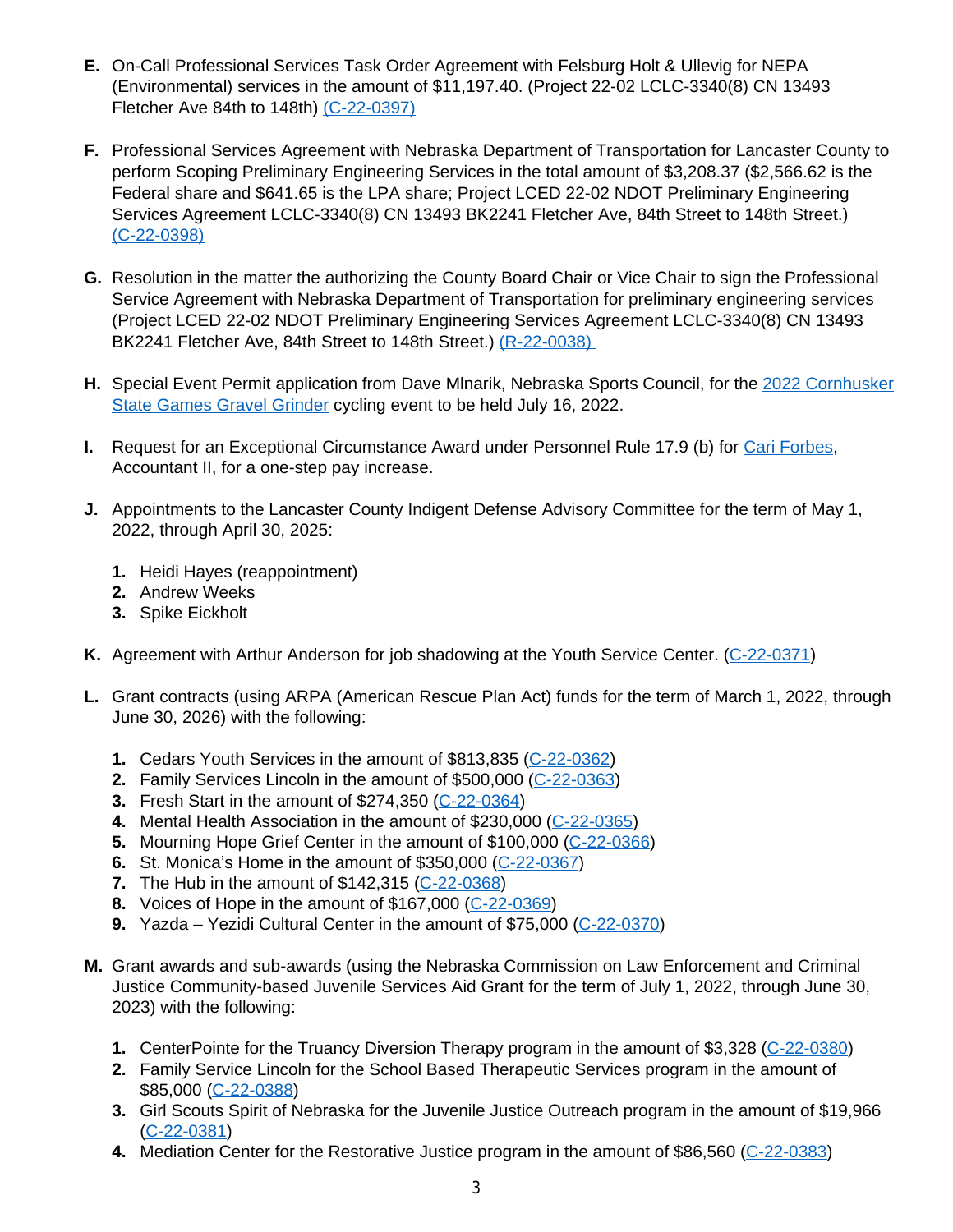- **5.** The HUB-Central Access Point for Young Adults for the Volunteer Coordination program in the amount of \$36,207 [\(C-22-0379\)](https://www.lancaster.ne.gov/DocumentCenter/View/13949/C-22-0379-PDF)
- **6.** [YWCA of Lincoln for the Life Skills program](https://www.lancaster.ne.gov/DocumentCenter/View/13949/C-22-0379-PDF) [in the amount of \\$61,036 \(](https://www.lancaster.ne.gov/DocumentCenter/View/13949/C-22-0379-PDF)[C-22-0384](https://www.lancaster.ne.gov/DocumentCenter/View/13953/C-22-0384-PDF))
- **N.** [Juvenile Justice Prevention Fund \(JJPF\) recommendations](https://www.lancaster.ne.gov/DocumentCenter/View/13967/JJPF-Funding-Recommendations-PDF) for 2022-2023.
- **O.** Contract with Office Interiors & Design, Inc., to provide office furniture to the County Attorney. The cost to the County is not to exceed \$202,365.26. (Bid No. 22-091. This contract shall be effective upon execution with period of performance per contract.) ([C-22-0391\)](https://www.lancaster.ne.gov/DocumentCenter/View/13960/C-22-0391-PDF)
- **P.** Contracts with the following for the annual supply of traffic channelizing and barricade devices in an amount not to exceed \$30,000 for all contracts (Bid No. 21-237. Terms of the contracts are for one year from the date of execution through February 3, 2023, with the option to renew for three (3) additional one (1) year terms.):
	- **1.** All Road Barricades, Inc. ([C-22-0376\)](https://www.lancaster.ne.gov/DocumentCenter/View/13946/C-22-0376-PDF)
	- **2.** J & A Traffic Products [\(C-22-0377](https://www.lancaster.ne.gov/DocumentCenter/View/13947/C-22-0377-PDF))
- **Q.** Access agreement with the Board of Regents of the University of Nebraska to allow the University of Nebraska-Lincoln's Conservation and Survey Division to collect soil samples in the County right-of-way. (The location is approximately 200 to 1,800 feet west of the intersection of West Hallam Road and Southwest 58th Street within 20 to 50 feet of the centerline of West Hallam Road on the south side of West Hallam Road.) [\(C-22-0396\)](https://www.lancaster.ne.gov/DocumentCenter/View/13965/C-22-0396-PDF)
- **R.** [Agreements to provide referee services to hear valuation protests for the 2022 tax year and to transmit](https://www.lancaster.ne.gov/DocumentCenter/View/13965/C-22-0396-PDF)  [to the Lancaster County Board of Equalization all papers relating to such protests together with written](https://www.lancaster.ne.gov/DocumentCenter/View/13965/C-22-0396-PDF)  [findings and recommendations with the following individuals:](https://www.lancaster.ne.gov/DocumentCenter/View/13965/C-22-0396-PDF)
	- **1.** [Mickey Tuttle \(](https://www.lancaster.ne.gov/DocumentCenter/View/13965/C-22-0396-PDF)[C-22-0372\)](https://www.lancaster.ne.gov/DocumentCenter/View/13942/C-22-0372-PDF)
	- **2.** [James Shotkoski \(](https://www.lancaster.ne.gov/DocumentCenter/View/13942/C-22-0372-PDF)[C-22-0373\)](https://www.lancaster.ne.gov/DocumentCenter/View/13943/C-22-0373-PDF)
	- **3.** Elizabeth Duncan ([C-22-0374\)](https://www.lancaster.ne.gov/DocumentCenter/View/13944/C-22-0374-PDF)
	- **4.** Greg Heinzmann ([C-22-0375\)](https://www.lancaster.ne.gov/DocumentCenter/View/13945/C-22-0375-PDF)
- **6) PUBLIC COMMENT:** Those wishing to speak on items relating to County business not on the agenda may do so at this time.

# **7) ANNOUNCEMENTS:**

- **A.** The Lancaster County Board of Commissioners will be attending the Lincoln Chamber's May Public Policy Forum on Wednesday, May 25, 2022, from 8:00 a.m. to 9:00 a.m., at 1128 Lincoln Mall, Suite 100, Lincoln.
- **B.** The Lancaster County Board of Commissioners will hold a staff meeting, including budget hearings, on Thursday, May 26, 2022, at 8:30 a.m., in Room 112 of the County-City Building (555 S 10th Street, Lincoln).
- **C.** The Lancaster County Board of Commissioners will hold its next regular meeting on Tuesday, May 31, 2022, at 9:00 a.m., in Room 112 of the County-City Building (555 S 10th Street, Lincoln).
- **D.** County Commissioners can be reached at 402-441-7447 or [commish@lancaster.ne.gov](mailto:commish@lancaster.ne.gov).
- **E.** The Lancaster County Board of Commissioners meeting is broadcast live on LNKTV City. For the rebroadcast schedule visit lincoln.ne.gov (keyword: LNKTV). Meetings are also streamed live on LNKTV, YouTube, Roku and Apple TV.